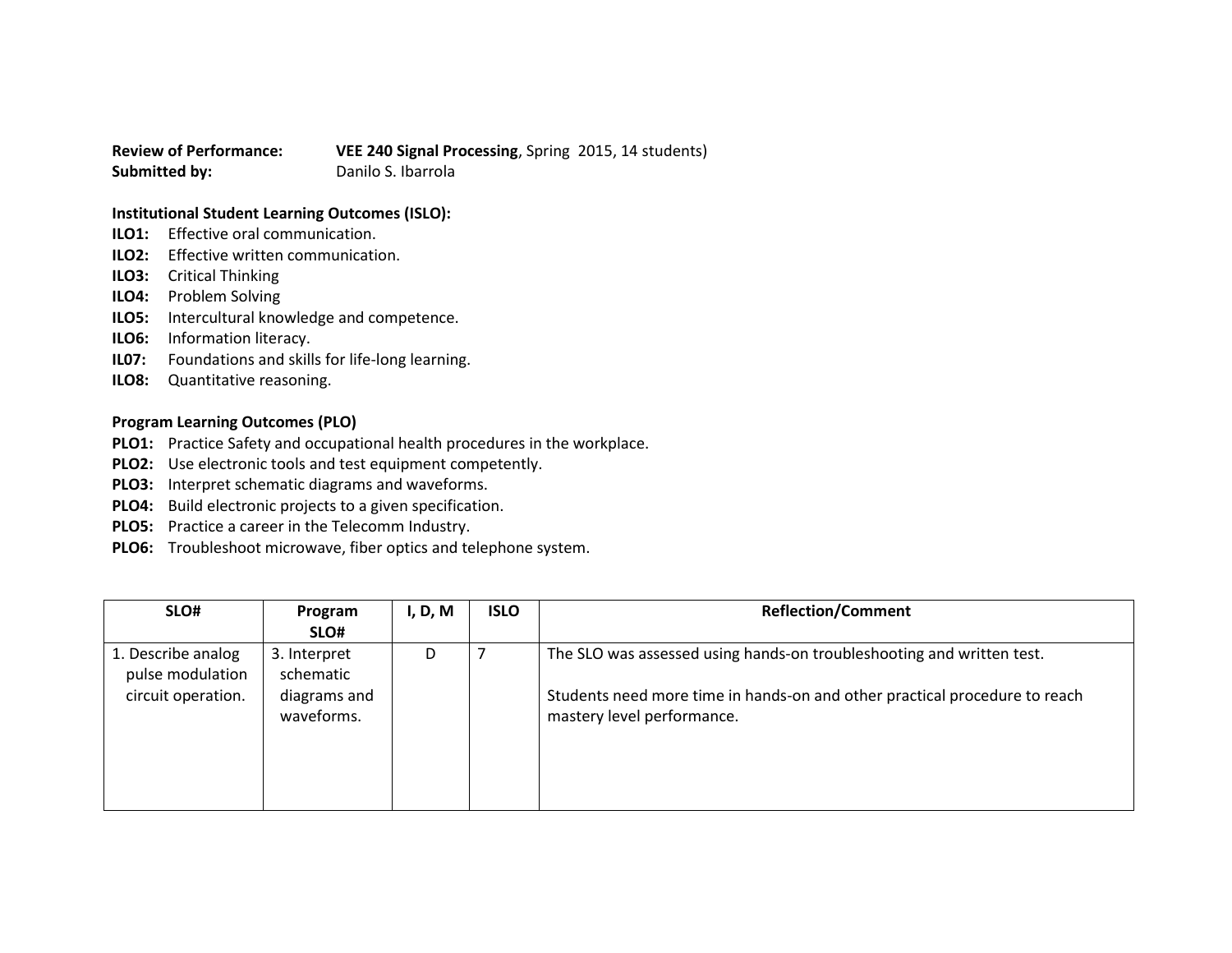|                                                                                               |                                                         |   |                | Letter Grade                                                                                                                                                                      | Number of student |  |
|-----------------------------------------------------------------------------------------------|---------------------------------------------------------|---|----------------|-----------------------------------------------------------------------------------------------------------------------------------------------------------------------------------|-------------------|--|
|                                                                                               |                                                         |   |                | A                                                                                                                                                                                 | 0                 |  |
|                                                                                               |                                                         |   |                | B                                                                                                                                                                                 | 4                 |  |
|                                                                                               |                                                         |   |                | $\mathsf{C}$                                                                                                                                                                      | 6                 |  |
|                                                                                               |                                                         |   |                | D                                                                                                                                                                                 | 4                 |  |
| 2. Describe Pulse<br>coded modulation<br>(PCM) circuit,<br>operation and<br>troubleshooting   | 3. Interpret<br>schematic<br>diagrams and<br>waveforms. | D | $\overline{7}$ | The SLO was assessed using hands-on troubleshooting and written test.<br>Students need more time in hands-on and other practical procedure to reach<br>mastery level performance. |                   |  |
| PCM circuit.                                                                                  |                                                         |   |                | Letter Grade                                                                                                                                                                      | Number of student |  |
|                                                                                               |                                                         |   |                | A                                                                                                                                                                                 | 0                 |  |
|                                                                                               |                                                         |   |                | B                                                                                                                                                                                 | $\Omega$          |  |
|                                                                                               |                                                         |   |                | $\mathsf{C}$                                                                                                                                                                      |                   |  |
|                                                                                               |                                                         |   |                | D                                                                                                                                                                                 | 4                 |  |
|                                                                                               |                                                         |   |                |                                                                                                                                                                                   | 3                 |  |
| 3. Describe Delta<br>modulation (DM)<br>circuit, operation<br>and troubleshoot<br>DM circuit. | 3. Interpret<br>schematic<br>diagrams and<br>waveforms. | M | $\overline{7}$ | The SLO was assessed using hands-on troubleshooting and written test.<br>Students need more time in hands-on and other practical procedure to reach<br>mastery level performance. |                   |  |
|                                                                                               |                                                         |   |                | Letter Grade                                                                                                                                                                      | Number of student |  |
|                                                                                               |                                                         |   |                | Α                                                                                                                                                                                 | 0                 |  |
|                                                                                               |                                                         |   |                | B                                                                                                                                                                                 | 0                 |  |
|                                                                                               |                                                         |   |                | $\mathsf{C}$                                                                                                                                                                      | 8                 |  |
|                                                                                               |                                                         |   |                | D                                                                                                                                                                                 | 3                 |  |
|                                                                                               |                                                         |   |                | F                                                                                                                                                                                 | 3                 |  |
| 4. Describe FSK<br>(Frequency shift<br>keying) circuit,                                       | 3. Interpret<br>schematic<br>diagrams and               | M | $\overline{7}$ | The SLO was assessed using hands-on troubleshooting and written test.<br>Students need more time in hands-on and other practical procedure to reach                               |                   |  |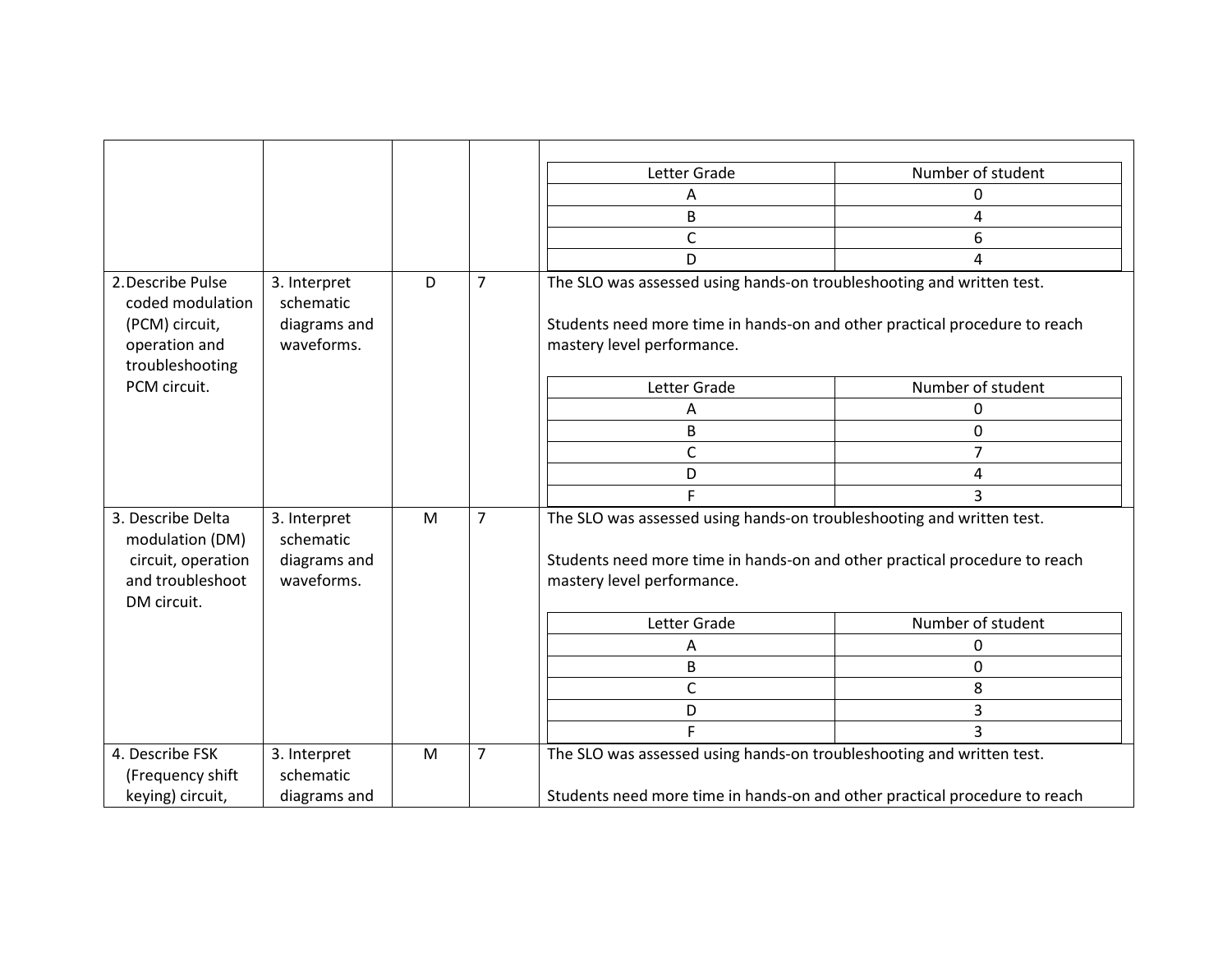| operation and<br>troubleshoot FSK<br>circuit.                                                     | waveforms.                                              |   |                | mastery level performance.                                                                                                                                                        |                   |  |
|---------------------------------------------------------------------------------------------------|---------------------------------------------------------|---|----------------|-----------------------------------------------------------------------------------------------------------------------------------------------------------------------------------|-------------------|--|
|                                                                                                   |                                                         |   |                | Letter Grade                                                                                                                                                                      | Number of student |  |
|                                                                                                   |                                                         |   |                | $\overline{A}$                                                                                                                                                                    | 0                 |  |
|                                                                                                   |                                                         |   |                | B                                                                                                                                                                                 | 0                 |  |
|                                                                                                   |                                                         |   |                | C                                                                                                                                                                                 | 7                 |  |
|                                                                                                   |                                                         |   |                | D                                                                                                                                                                                 | 4                 |  |
|                                                                                                   |                                                         |   |                | F                                                                                                                                                                                 | 3                 |  |
| 5. Describe Phase<br>shift Keying (PSK)<br>circuit, operation<br>and troubleshoot<br>PSK circuit. | 3. Interpret<br>schematic<br>diagrams and<br>waveforms. | M | $\overline{7}$ | The SLO was assessed using hands-on troubleshooting and written test.<br>Students need more time in hands-on and other practical procedure to reach<br>mastery level performance. |                   |  |
|                                                                                                   |                                                         |   |                | Letter Grade                                                                                                                                                                      | Number of student |  |
|                                                                                                   |                                                         |   |                | A                                                                                                                                                                                 | 0                 |  |
|                                                                                                   |                                                         |   |                | B                                                                                                                                                                                 | 4                 |  |
|                                                                                                   |                                                         |   |                | $\mathsf{C}$                                                                                                                                                                      | 7                 |  |
|                                                                                                   |                                                         |   |                | F                                                                                                                                                                                 | 3                 |  |
| 6. Describe and<br>analyze Time and<br>Frequency<br>division<br>multiplexing                      | 3. Interpret<br>schematic<br>diagrams and<br>waveforms. | M | $\overline{7}$ | The SLO was assess using hands-on troubleshooting and written test.<br>Students need more time in hands-on and other practical procedure to reach<br>mastery level performance.   |                   |  |
| circuit operation                                                                                 |                                                         |   |                | Letter Grade                                                                                                                                                                      | Number of student |  |
| and                                                                                               |                                                         |   |                | Α                                                                                                                                                                                 | 0                 |  |
| troubleshooting.                                                                                  |                                                         |   |                | B                                                                                                                                                                                 | 3                 |  |
|                                                                                                   |                                                         |   |                | C                                                                                                                                                                                 | $\overline{7}$    |  |
|                                                                                                   |                                                         |   |                | F                                                                                                                                                                                 | 4                 |  |

**Additional observations:** Need to purchase additional set of NIDA cards to accommodate growing number of students enrolled in the course.